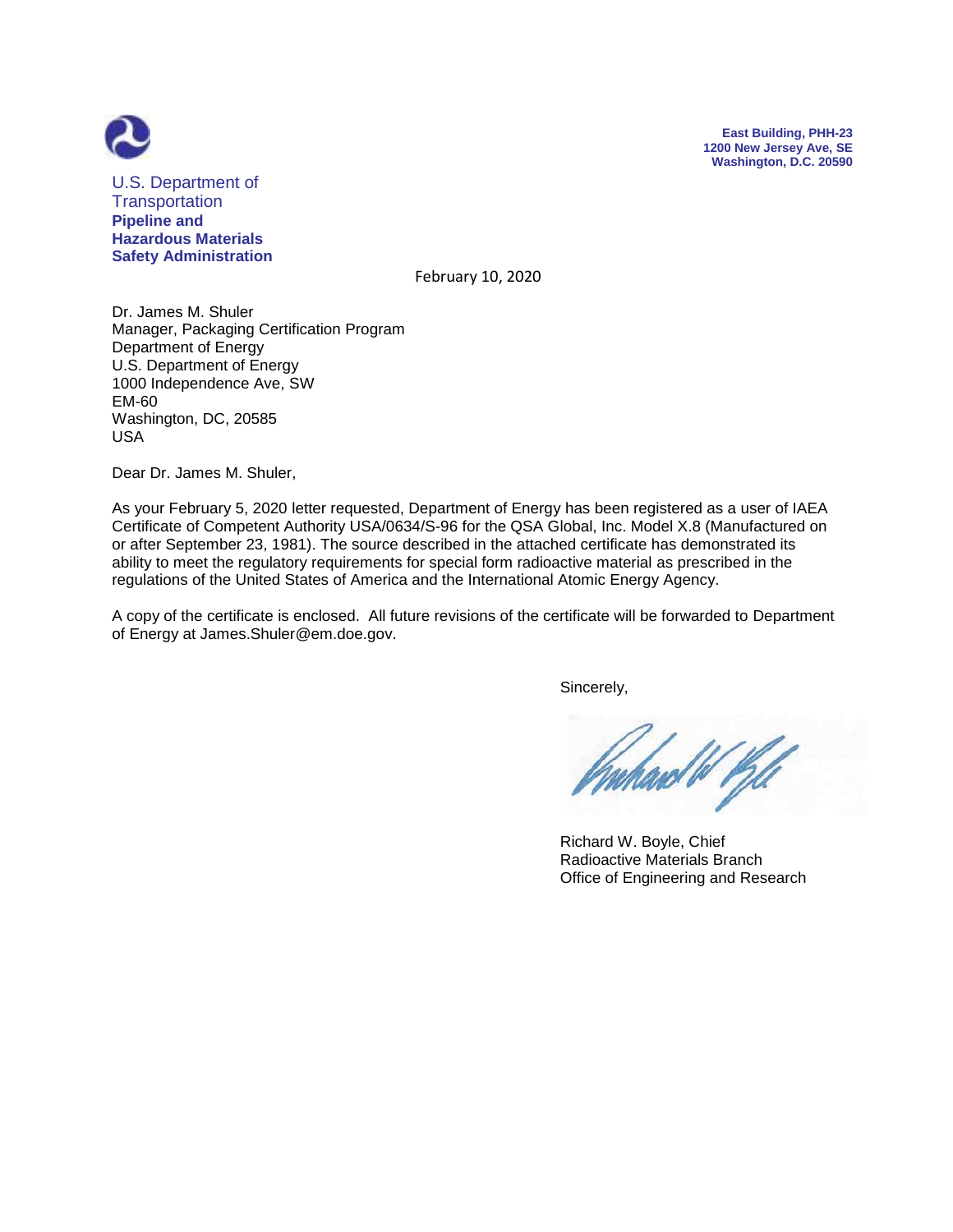

 $\overline{\phantom{a}}$ 

**East Building, PHH-23 1200 New Jersey Ave, SE Washington, D.C. 20590**

U.S. Department of Transportation

## **IAEA CERTIFICATE OF COMPETENT AUTHORITY SPECIAL FORM RADIOACTIVE MATERIALS**

**Pipeline and Hazardous Materials Safety Administration CERTIFICATE USA/0634/S-96, REVISION 5**

This certifies that the source described has been demonstrated to meet the regulatory requirements for special form radioactive material as prescribed in the regulations of the International Atomic Energy Agency<sup>1</sup> and the United States of America<sup>2</sup> for the transport of radioactive material.

- 1. Source Identification QSA Global, Inc. Model X.8 (Manufactured on or after September 23, 1981).
- 2. Source Description Cylindrical double encapsulation made of stainless steel and tungsten inert gas or laser seal welded. Approximate exterior dimensions are 6.1 mm (0.24 in.) in diameter and 8.3 mm (0.33 in.) in length. Minimum wall thickness of the outer encapsulation is 0.4 mm (0.02 in.). Construction shall be in accordance with attached AEA Technology QSA, Inc. Drawing No. RBA62011, Rev. C.
- 3. Radioactive Contents No more than either 37.0 GBq (1.0 Ci) of Cesium-137, or 740.0 MBq (20.0 mCi) of Radium-226, or 740.0 MBq (20.0 mCi) of Barium-133. The Cs-137 is in the form of a cesium silicate in a glass matrix or a sulfate as ceramic ion exchange pellets. The Ra-226 is in the form of a low solubility radium sulfate powder. The Ba-133 is in the form of barium silicate as a glass bead or a ceramic pellet.

 $^1$  "Regulations for the Safe Transport of Radioactive Material, 2012 Edition, No. SSR-6" published by the International Atomic Energy Agency (IAEA), Vienna, Austria.

 $^2$  Title 49, Code of Federal Regulations, Parts 100-199, United States of America.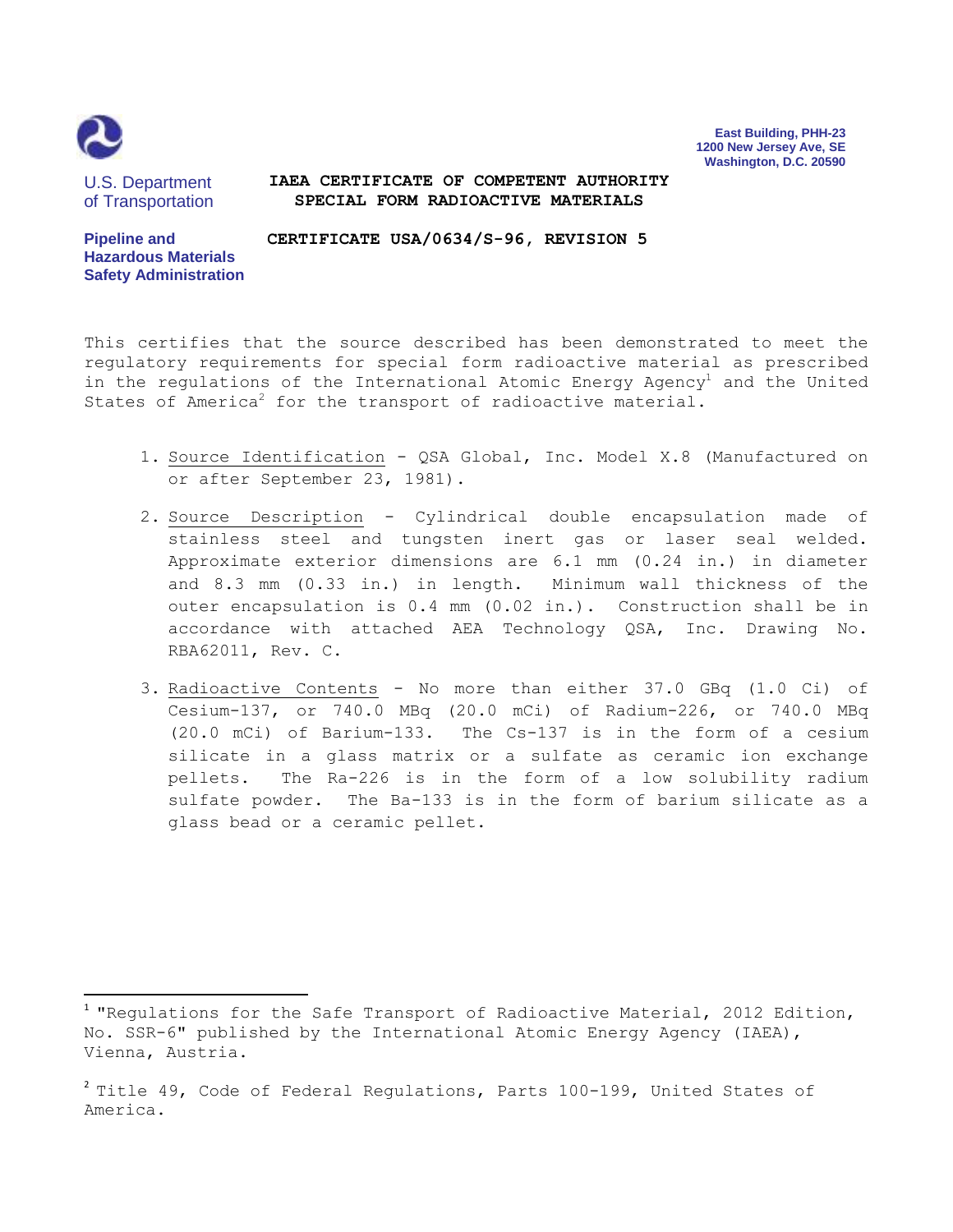## **CERTIFICATE USA/0634/S-96, REVISION 5**

- 4. Management System Activities Records of Management System activities required by Paragraph 306 of the IAEA regulations shall be maintained and made available to the authorized officials for at least three years after the last shipment authorized by this certificate. Consignors in the United States exporting shipments under this certificate shall satisfy the requirements of Subpart H of 10 CFR 71.
- 5. Expiration Date This certificate expires on October 31, 2022. Previous editions which have not reached their expiration date may continue to be used.

This certificate is issued in accordance with paragraph(s) 804 of the IAEA Regulations and Section 173.476 of Title 49 of the Code of Federal Regulations, in response to the October 6, 2017 petition by QSA Global, Inc., Burlington, MA, and in consideration of other information on file in this Office.

Certified By:

November 03, 2017

(DATE)

William Schoonover Associate Administrator for Hazardous Materials Safety

Revision 5 - Issued to extend the expiration date.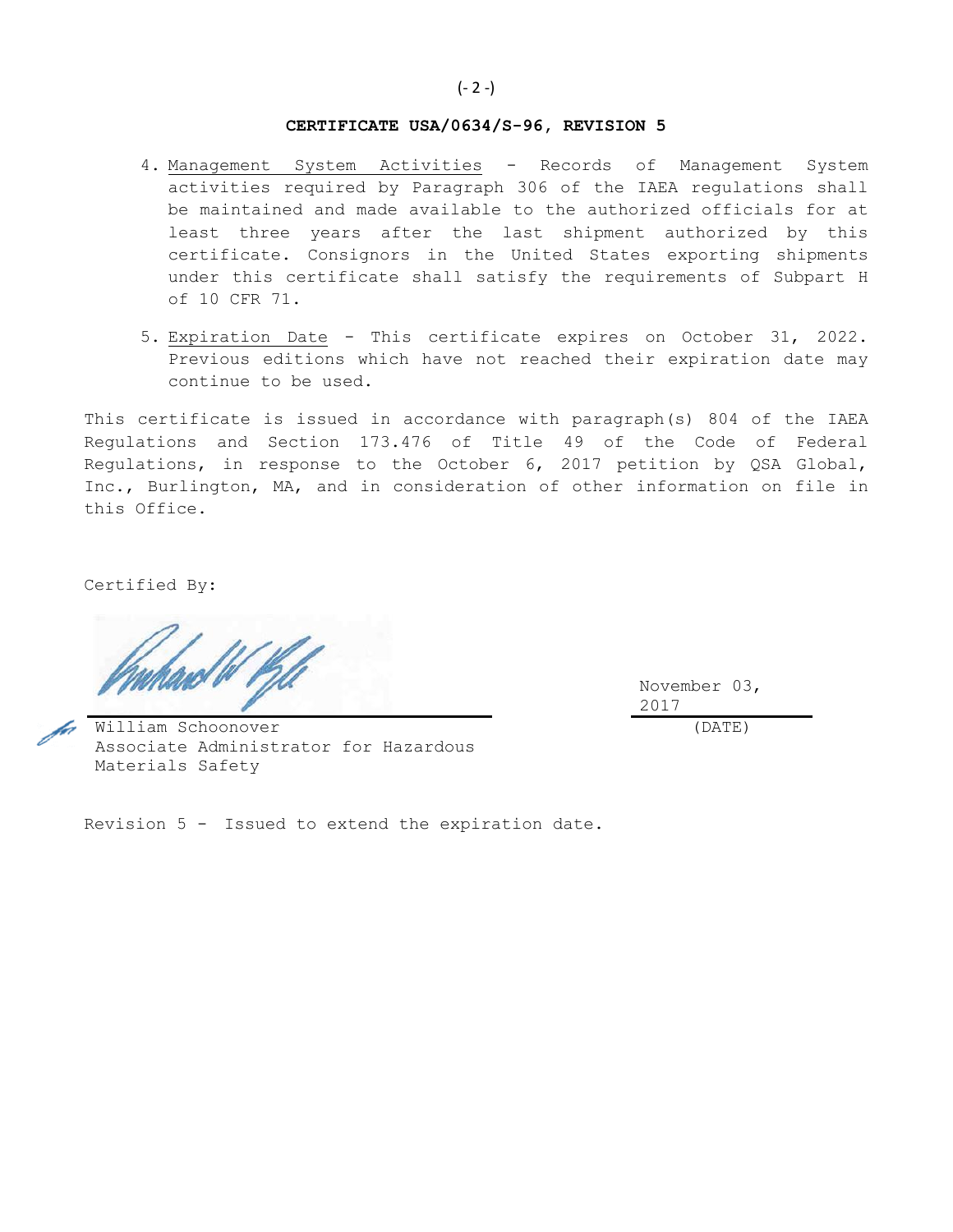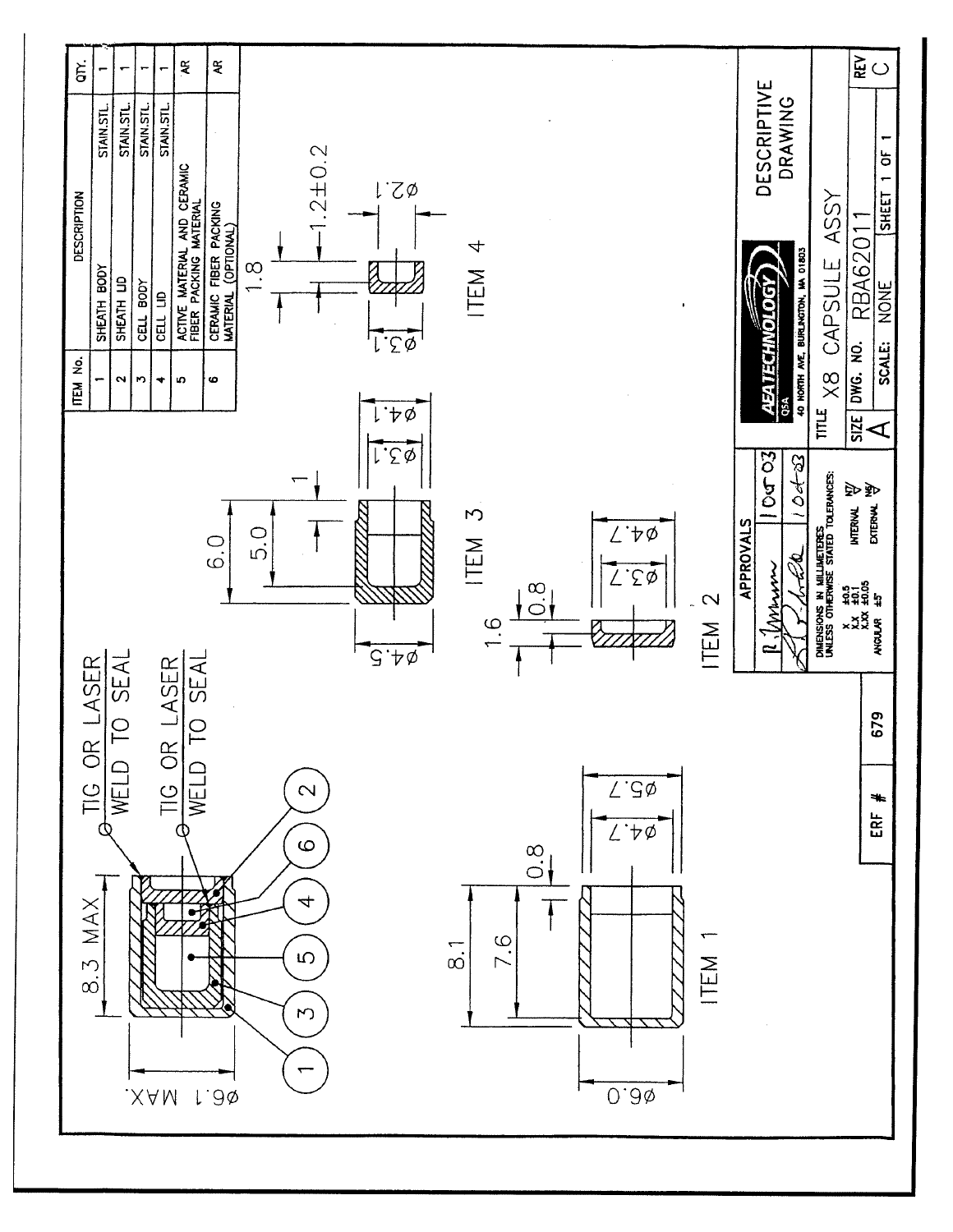

**East Building, PHH-23 1200 New Jersey Ave, SE Washington, D.C. 20590**

U.S. Department of **Transportation** 

**Pipeline and Hazardous Materials Safety Administration**

**CERTIFICATE NUMBER:** USA/0634/S-96

## **ORIGINAL REGISTRANT(S):**

QSA Global, Inc. 30 North Avenue Burlington, MA, 01803 USA

Schlumberger 300 Schlumberger Drive MD-121 Sugar Land, TX, 77478 USA

Troxler Electronic Laboratories P.O. Box 12057 3008 Cornwallis Road Research Triangle Park, NC, 27709 USA

## **REGISTERED USERS:**

Department of Energy U.S. Department of Energy 1000 Independence Ave, SW EM-60 Washington, DC, 20585 USA

U.S. Geologic Survey Idaho Water Science Center, U.S. Geological Survey Department of Interior 1955 N Fremont MS 4131 Idaho Falls, ID, 83415 USA

U.S. Army Corps of Engineers